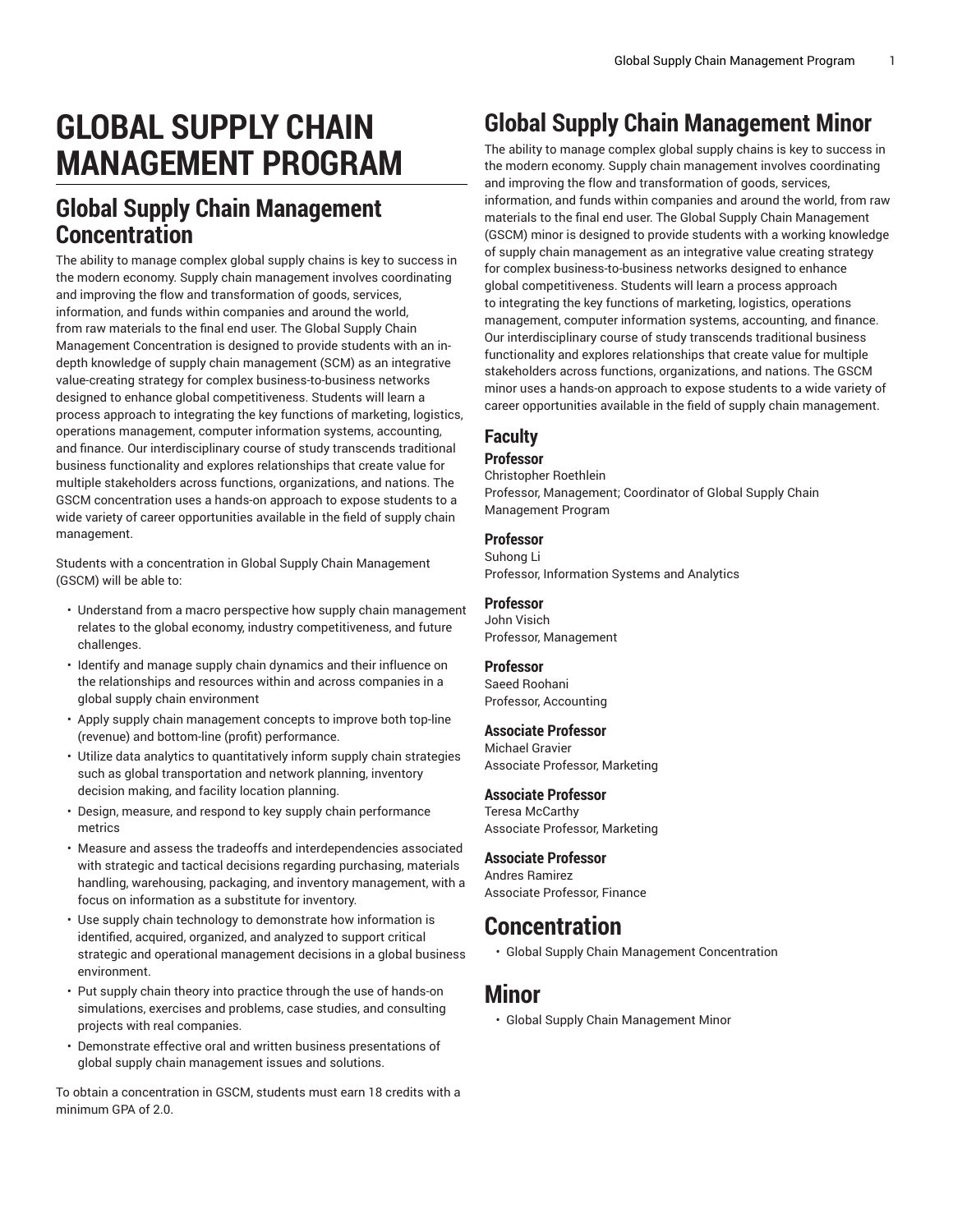## **Courses**

#### **GSCM 301. Supply Chain Management Concepts. 3 Credit Hours.**

This course will introduce students to supply chain management concepts that are critical to business success in today's fiercely competitive environment. Global supply chain management involves coordinating and improving the flow and transformation of goods, services, information, and funds within companies and around the world, from raw materials to the final end user. This course integrates key functions of operations management, marketing, logistics, and computer information systems in order to analyze and design domestic and international supply chains. Topics will include relationship management, transportation and distribution, inventory control, purchasing, forecasting, production management, and the impact of technology on supply chain management.

Prerequisites: MGT 201 or MGT 201G Session Cycle: Fall Yearly Cycle: Varies.

#### **GSCM 310. Supply Chain Integration. 3 Credit Hours.**

This course is designed to help students synthesize concepts covered in other supply chain, marketing, operations management, accounting, and finance courses by providing an integrative framework for supply chain management decision-making in a global business setting. Students will learn how a business builds relationships and integrates demand and supply activities across the supply chain to efficiently and effectively deliver customer value. The hands-on learning will take place within a global supply chain management simulation where students assume the roles of suppliers and customers and work together to accomplish organizational and supply chain goals while competing with other supply chains. Topics include: market research, segmentation, customer value, new product development, relationship management, negotiation, production planning, distribution, accounting and financial planning. Pre/Corequisites: ACG 203 and sophomore standing Session Cycle: Fall

Yearly Cycle: Annual.

#### **GSCM 320. Information Technology in Supply Chain Management. 3 Credit Hours.**

The purpose of this course is to discuss how IT is used to enable supply chain management and to improve the performance of the supply chain. Major topics include the role of IT in the supply chain, enterprise resource planning (ERP), innovative technologies in the supply chain, IT enablers for supply chain performance, and internet based supply chain and supply chain security. Hands-on exercises in a simulated SAP ERP system and real-world cases will be used in helping students understand course concepts. This course is cross-listed with ISA 320. Prerequisites: ISA 201 and MGT 201 or MGT 201G Session Cycle: Spring

Yearly Cycle: Annual.

#### **GSCM 330. Basic Modeling and Analysis of Global Supply Chains. 3 Credit Hours.**

This course will provide students with basic quantitative problem solving tools in logistics and global supply chain management. Students will learn how to diagnose and solve problems in networks of transportation, warehouse, inventory, and operations facilities, including facility location, material flows, vehicle routing, and general analytical decision-making. Upon completion, students should be comfortable using modeling tools fundamental to logistics and global supply chain management, with a focus on linear programming, integer programming, nonlinear programming, and simulation. The course emphasizes use of spreadsheet programs as these are ubiquitous in business. No prior experience in spreadsheets or advanced mathematics/statistics is required. Students will have to demonstrate practical application of analytical and decision-making techniques, including professional presentation skills.

Prerequisites: ISA 201 Session Cycle: Fall, Spring Yearly Cycle: Annual.

#### **GSCM 350. Financing the Global Supply Chain. 3 Credit Hours.**

In this survey course students are introduced to the management of funds that flow behind goods and services traded around the world. Students will examine the tools, challenges, developments and opportunities of the field. In 1973 world merchandise exports were a mere \$579 billion, by 2010 the figure was almost \$15 trillion while by 2015 it had jumped to \$19 trillion. The advent of globalization and the economic development of emerging countries have created nothing short of a revolution in the physical supply chain. A similar change has taken place in the financing side. Students will learn about commodity hedging, letters of credit, open accounts, export insurance and factoring; as well as understanding how working capital management affects the GSC. Prerequisites: FIN 201 or FIN 201G and MGT 201 or MGT 201G Session Cycle: Fall Yearly Cycle: Varies.

#### **GSCM 391. Supply Chain Management Internship. 3 Credit Hours.**

Individually supervised employment in an area of supply chain management involving the application of SCM theory and principles to the work environment. Students are required to work a minimum of ten hours per week on the job, meet periodically with their supervising faculty member, research related literature and prepare a substantive report on their work experience. The substantive report must contain content from the structured GSCM elective course it is replacing.

Prerequisites: GSCM 301 and junior standing.

#### **GSCM 410. International Trade Logistics and Transportation. 3 Credit Hours.**

This course provides basic preparation in transportation economics and management as well as international transport and logistics. The course is taught in two modules: International Transport and Logistics, and Logistics Analysis. Attention is given to how transportation pricing and tradeoffs work, shipper and carrier strategies, and logistics processes for moving goods and people internationally. Students will quantitatively develop and assess strategies for transportation and network planning, inventory decision making, facility location planning, and vehicle routing. Prerequisites: MGT 201 or MGT 201G and junior standing Session Cycle: Spring Yearly Cycle: Annual.